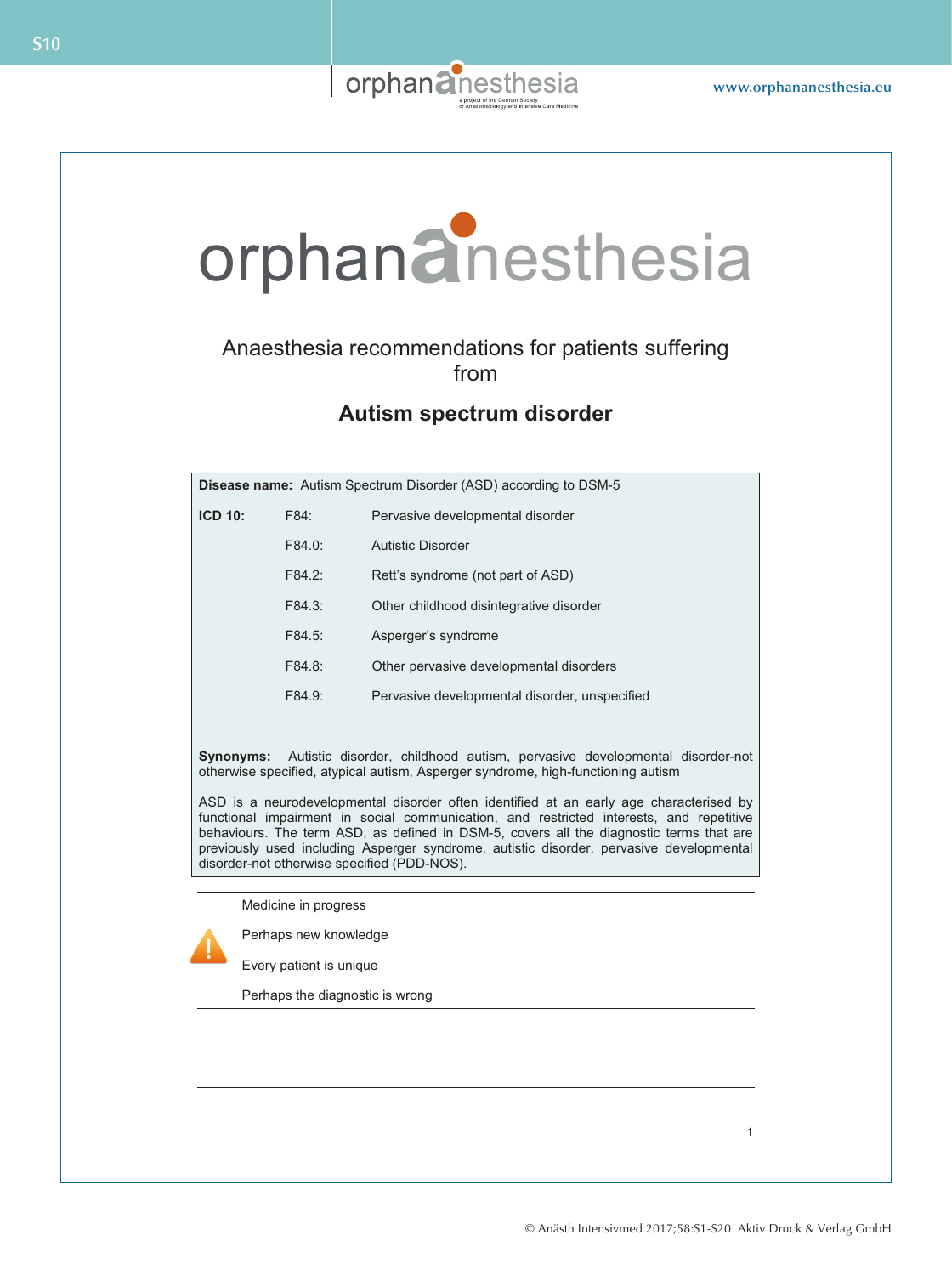

#### **Disease summary**

ASD affects 1 in 88 children in the United States, with 1 in 56 boys affected. It is associated with intellectual disability in 55%, with other mental health disorders including ADHD, anxiety and conduct disorder in 70% and epilepsy in 30%. Common and rare genetic variants as well as environmental factors likely contribute to ASD risk. Through integrated analysis of de novo copy number variants, indels and single nucleotide variants, currently 71 genetic risk loci have been associated with ASD. Genes that regulate chromatin, transcription and synapse formation have been implicated in the pathogenesis of ASD. This complex genetic picture with wide variety of clinical presentations suggests that many different subtypes of ASD may be identified in the future.

Although "no two kids with autism are the same", they all share some common features including abnormal sensory processing that can predispose them to sensory overload in an average hospital setting. Sensory sensitivities may affect 42-80% of individuals with ASD. They may over- or under-react to it. These include auditory, visual, gustatory and tactile input.

Management is divided into pharmacological and non-pharmacological interventions. Pharmacological interventions include atypical antipsychotics that are aimed at controlling challenging behaviours and aggression, antidepressants (SSRIs and SNRIs) to improve repetitive behaviours as well as anxiety/depression, alpha-2 agonists to improve irritability and sensory sensitivities as well as sleep disorders and stimulants to treat hyperactivity, impulsivity and inattention. Anticonvulsants are used to control co-morbid seizure disorders.

The non-pharmacological interventions include a diverse group of approaches such as applied behavioural analysis, use of social stories and visual strategies to facilitate understanding. In addition, complementary and alternative therapies (CAM) are used widely. By the time the child receives the formal diagnosis of ASD, nearly a third already have tried it. The National Institute for Health and Care Excellence guidelines recommend not to use secretin, chelation, or hyperbaric oxygen therapy to manage ASD in any context because there is no evidence it is effective and because there is potential harm associated with their use. It is important to inquire about the use of CAM.

While there may be unique anaesthetic concerns for each child with ASD, common anaesthetic issues are a combination of significant anxiety, lack of understanding of the surroundings, sensory hypersensitivities and sensory overload in a busy, noisy hospital, communication difficulties and change of routine that in combination can lead to behavioural challenges at induction and in the recovery room as well as the wards.

Traditionally, restraint and intramuscular ketamine has been used. Later, the use of oral ketamine or the combination of ketamine and midazolam have been reported. Also, case reports of the use of alpha-2 agonists have been emerging with 93% successfully completing EEG in Mehta study after oral clonidine, 98.7% success with MRI or EEG in Lubisch study after mostly intravenous dexmedetomidine and 84% adequate sedation for intravenous cannula placement or induction in Zub study after oral dexmedetomidine. In another retrospective study by Ray et al. oral dexmedetomidine was used for sedation during EEG in 18 patients. More recently a more systematic approach has been used. It involves preparation of hospital, staff, and the child as well as the use of premedication if necessary.

Early identification and planning in advance and a quiet room for admission and recovery have been described. More attention to preparation of children at home with social stories and the use of premedication and personal computer/games for distraction at induction are necessary and effective. Parents are the experts in their children, and their views should be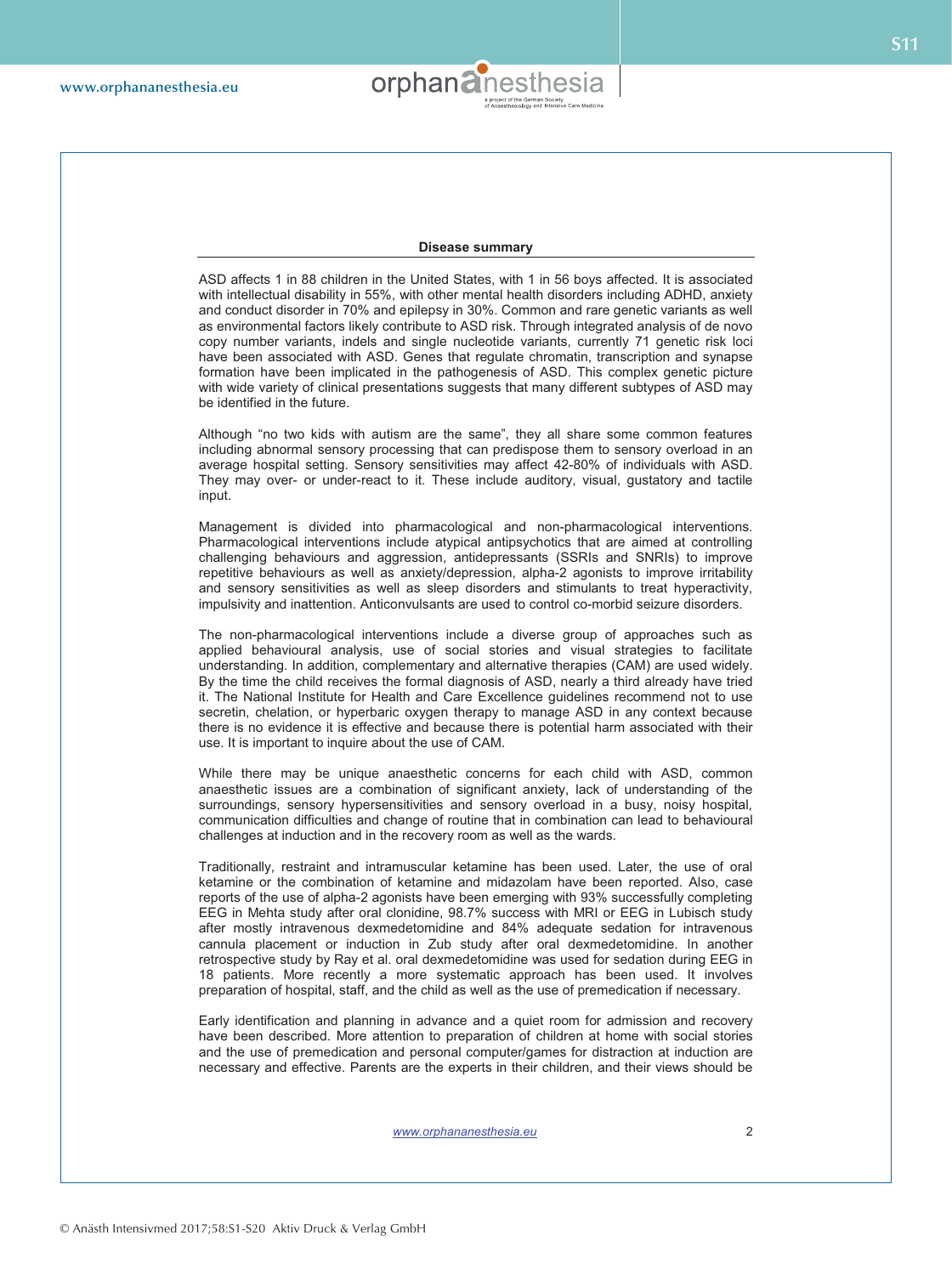

valued. Many children with ASD can be very cooperative as long as they are prepared and understand what is expected of them.

Staff education and awareness of alternative communication methods, use of simple language with pictures, avoidance of triggers to challenging behaviour, and ways to deal with aggressive behaviour are also important.

Intramuscular ketamine and significant restraint should be used rarely and only in extreme circumstances.

## **Typical surgery**

Children with ASD have an increased rate of hospital contact for multiple reasons. Dental restoration, MRI and EEG are some of the more common procedures, requiring general anaesthesia and sedation. In the Van Der Walt and Moran study from 2011, 57% of cases required dental or ENT procedures, and another 25% were anaesthetized for investigations (CT in 9, MRI in 6, endoscopies in 4, cardiac catheter in 2, brain stem evoked response in 2).

As previously mentioned, Zub, Lubisch, Mehta and Ray were all reported in patients having MRI or EEG under sedation, and Arnold study involved dental procedures. There has been case report of 1 child and 1 young adult requiring anaesthetic for cancer operation. Another study reported that children with ASD were 20% more likely to be hospitalised for injuries than neurotypical children.

## **Type of anaesthesia**

Inductions by the way of inhalational and intravenous anaesthesia are both described. It depends on individual preference. Either may be possible in the sedated child, but a cooperative, prepared child may feel empowered in being able to choose, where appropriate. A child with ASD can be distracted by a toy or mobile phone during cannulation, but will be unlikely to benefit from guided imagery or magical stories during an inhalational induction. Explanations must be straightforward and honest.

Some children may dislike the facemask or the smell of volatile agents; others may not tolerate local anaesthetic cream or intravenous cannula. Steal induction has been described in neurotypical children using oral clonidine or melatonin premedication and can potentially be very useful in this group of patients. Further studies are recommended.

#### **Necessary additional diagnostic procedures (preoperative)**

 "It has been known that many rare medical or genetic conditions are associated with autism. Dozens of genetic syndromes including Joubert syndrome, Smith-Lemil-Opitz syndrome, Tuberous sclerosis and Fragile X are known to cause autism, some with less than 50% penetrance. However, these syndromic forms are considered the exceptional cases, none accounts for more than 1% of ASD cases."

Most children with ASD undergo genetic testing with chromosomal microarray and Fragile X testing. Certainly if a well-known genetic syndrome with anaesthetic risk is diagnosed then that has to be considered first and foremost but for their behaviour the diagnosis of ASD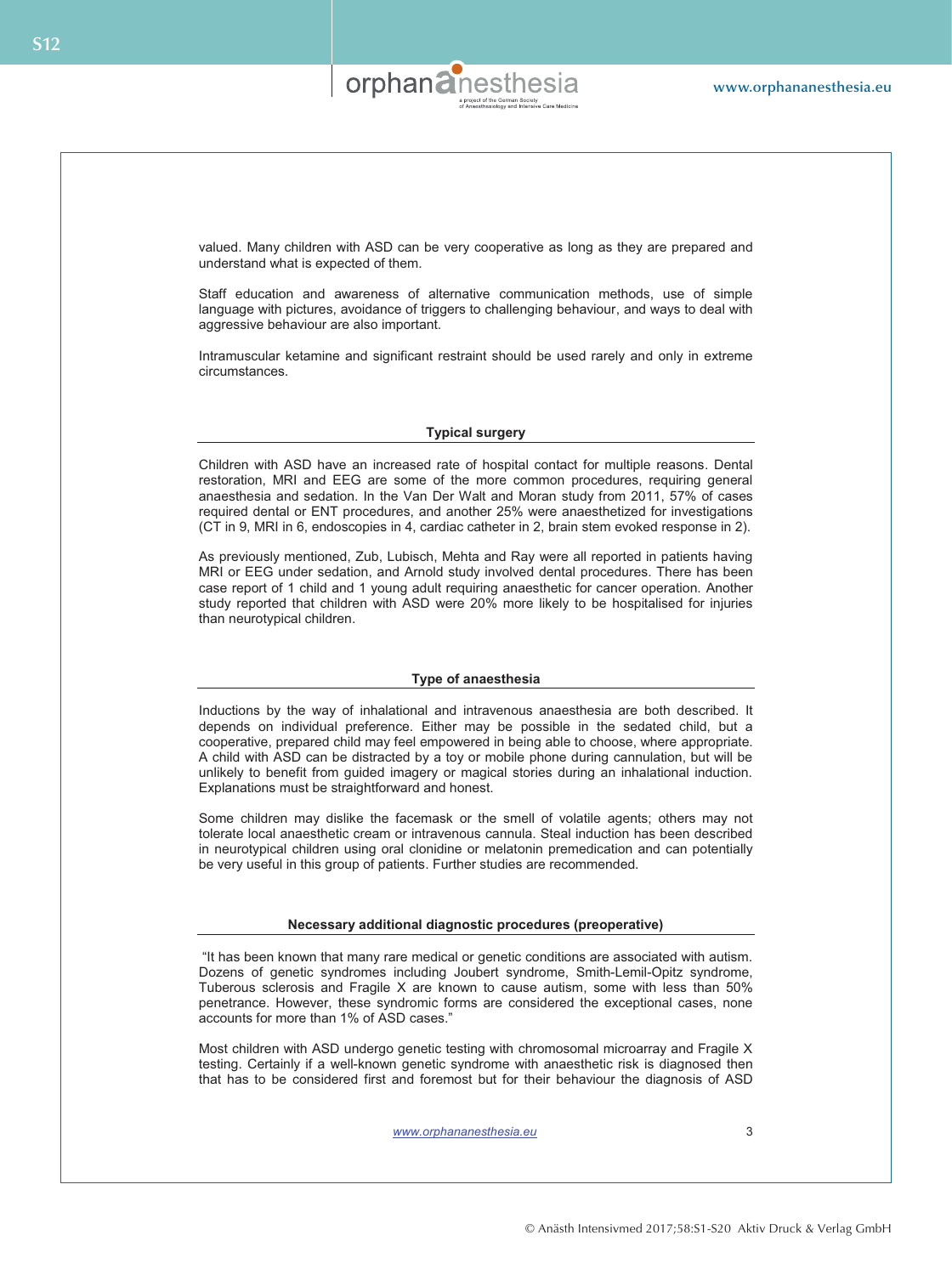

**S13**

should also inform actions. For example, Tuberous sclerosis is associated with seizures, mental retardation, and facial angiofibromas. It can be associated with cardiac rhabdomyomas, giant cell astrocytomas renal involvement, and oral lesions [20]. People with autism because of a 22q11 deletion (DiGeorge syndrome) have congenital thymic hypoplasia with the resultant hypocalcaemia and defect in cell-mediated immunity predisposing to infection. Patients with Smith-Lemli-Opitz syndrome maybe susceptible to malignant hyperthermia and have generally a poor prognosis. Likewise, people with autism because of 17p11.2 deletions (Smith Magenis syndrome) or TCF4 mutations (Pitt Hopkins syndrome) have breathing and sleep problems that would be highly relevant for procedures performed under anaesthesia. If the initial presenting phenotype of any of these disorders is autism first, these patients might be clustered together under the autism umbrella term, missing the important implications of knowing their specific genetic diagnosis. Chromosomal microarray testing is the standard of care for people with autism and would be able to identify many of these genetic conditions.

No particular preoperative investigations are mandated for ASD, however it may be preferable to undertake basic investigations required for surgical or diagnostic purposes, such as routine blood tests, once the patient is anaesthetised. In addition, it may be possible to undertake routine health checks, such as dental examination, opportunistically during an anaesthetic, which is required for another reason (such as an MRI scan).

#### **Particular psychological preparation**

Children with ASD may have a wide range of intellectual and communication abilities. Highfunctioning children may respond very well to detailed explanations of the procedures involved from a patient professional who is prepared to answer all their questions. They may not benefit from storybooks about fictional characters, but can learn how to navigate the admission to hospital and treatment with the use of sequenced time-lines, social stories that model appropriate behaviour and rehearsal of some of the unfamiliar aspects of care, such as the application of local anaesthetic cream, or the introduction of an anaesthetic facemask. If prepared in advance, such children can cooperate well with medical care, without the need for sedative premedication, but a sensitive patient, and flexible approach is required. A favourite toy or game may provide a useful comfort and distraction.

For children with cognitive impairment and language and communication disorders, timelines can also be helpful, particularly if accompanied by symbols or pictures, which are presented in a form familiar to the child. They may aid in helping the child to cooperate with necessary procedures such as meeting new people, being weighed and examined, and taking a sedative premedication to facilitate a smooth anaesthetic induction. Parental presence at induction may also be helpful, as the parent may be skilled in the gentle holding required to assist their child to manage basic activities at home or to keep them safe when distressed. Intramuscular ketamine and significant restraint should be used rarely and only in extreme circumstances. If restraint is likely to be required, the team involved should be briefed and ready to intervene as necessary, with the help of the parent or carer, and in as gentle a way as possible.

#### **Particular preparation for anticoagulation**

Not reported.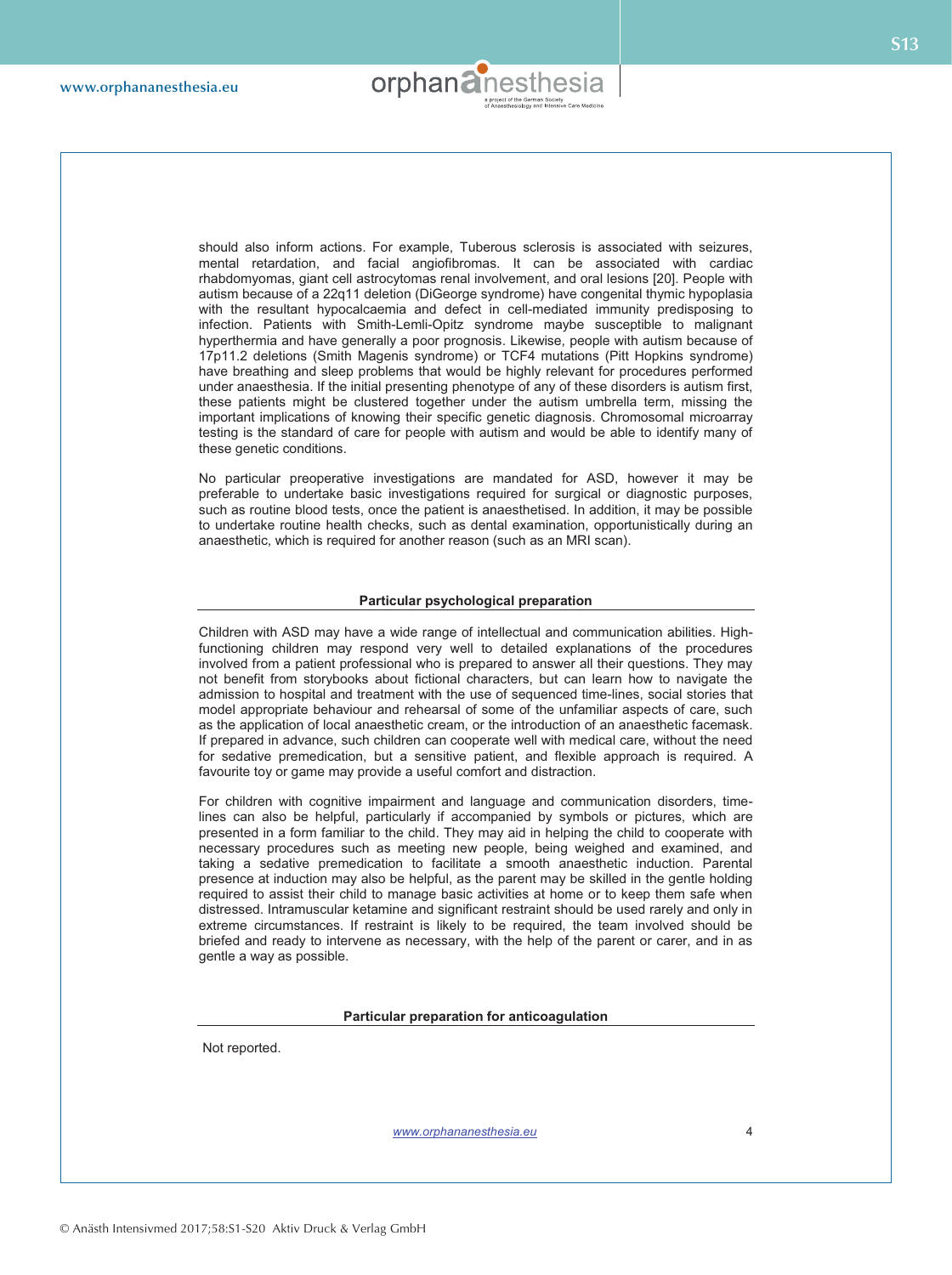

## **Particular precautions for positioning, transport or mobilisation**

Not reported.

## **Probable interaction between anaesthetic agents and patient's long-term medication**

The antipsychotics may cause hypotension with general anaesthesia and may have proarrhythmic properties. It is recommended to be used cautiously. Clozapine can cause agranulocytosis and hyperthermia, cardiac conduction problems, and hypotension. Psychiatric consultation is recommended as its discontinuation may predispose to dystonia, dyskinesia, delirium, and psychosis.

The psycho-stimulants may increase the sedative dose requirement and may increase the risk of hypertension and arrhythmias, lower the seizure threshold and interact with vasopressors. There is a risk of significant and sudden hypertension when methylphenidate and halogenated agents are used concurrently. The drug label recommends the stimulants should be withheld on the day of operation.

The selective serotonin reuptake inhibitors (SSRIs) should continue except in patients having major central nervous system procedures, as they may increase the risk of transfusion due to their effect on platelet aggression specially if used with non-steroidal anti-inflammatory agents.

Carbamazepine and valproate are commonly used in the treatment of epilepsy. Valproate has the potential to increase bleeding from platelet dysfunction, its side effects can range from minor gastrointestinal disturbances and platelet dysfunction to major idiosyncratic reactions. Carbamazepine induces the liver enzymes and can shorten the duration of effect of other drugs in particular non-depolarising amino-steroid neuromuscular blockers such as vecuronium. Its side effects include syndrome of inappropriate ADH, hepatitis, and blood dyscrasias.

#### **Anaesthesiologic procedure**

It is recommended for antiemetic, analgesia, and intravenous hydration to be given intraoperatively. Many children with ASD may refuse medications in different forms due to hypersensitivity to taste, and it can be difficult for parents to administer these medications. Pre- or intraoperative medications that reduce the risk of emergence agitation are also recommended. These drugs include: alpha-2 agonists, propofol maintenance or bolus and/or the use of opioids, ketamine or midazolam toward the end of procedure.

**Particular or additional monitoring** 

Not reported.

**Possible complications** 

Not reported.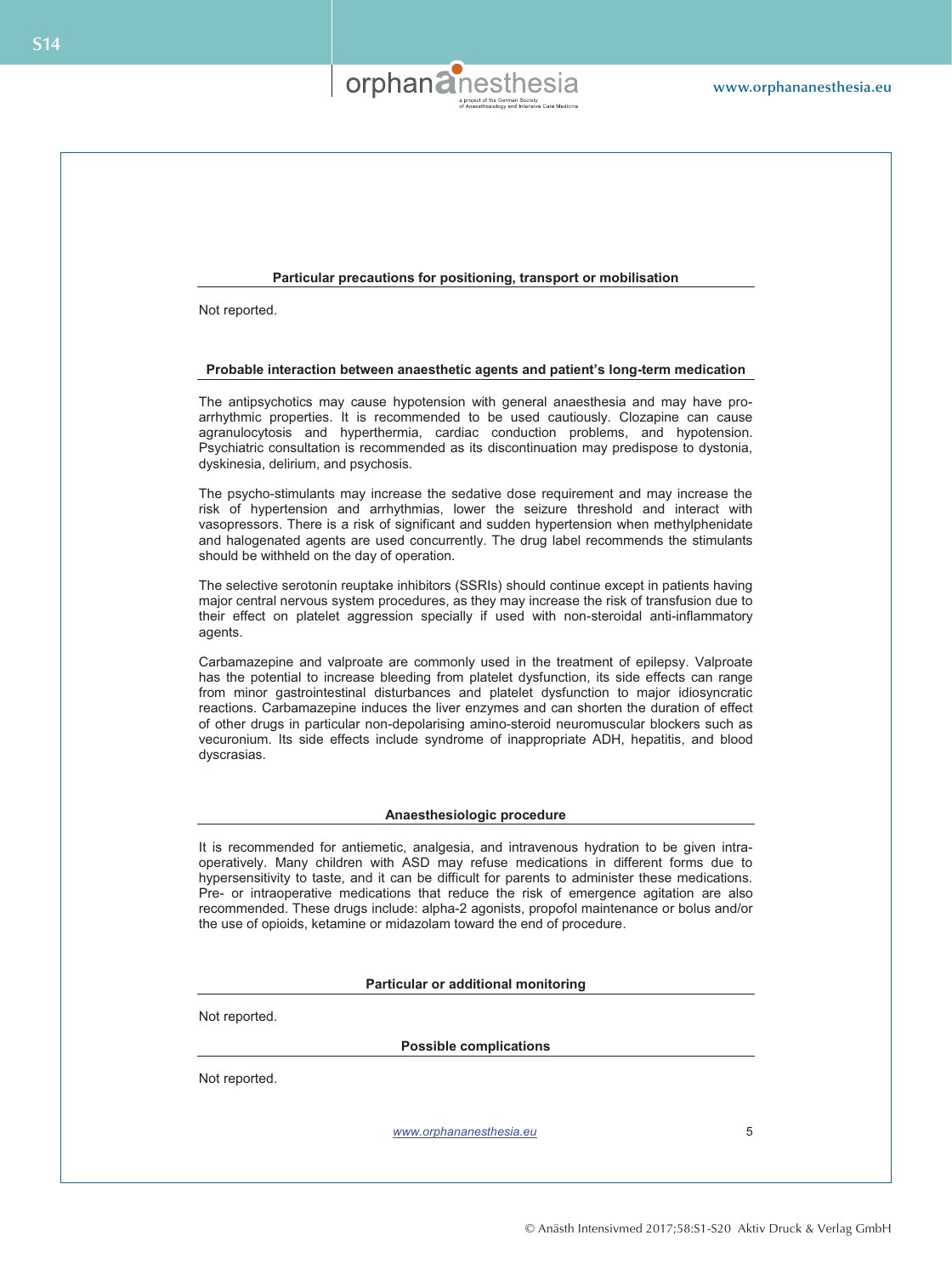

## **Postoperative care**

Children with ASD can become agitated at the time of regaining consciousness. It can be hard to distinguish between pain, nausea, anxiety or emergence delirium, and the use of formal pain scoring systems can be very challenging. For day-surgery patients, consider early removal of intravenous cannula and recovering the patient in a quiet room with parents and comfort items present. Plan for early discharge to familial surrounding of their home if possible. It is not necessary to mandate eating and drinking prior to discharge if parents feel their child would be more comfortable to eat at home.

Intravenous lines and other invasive devices (NG tubes, urinary catheters, etc.) must be very well secured in children undergoing more complex surgery, as they may be easily dislodged by an agitated child if they are uncomfortable. Where intensive monitoring may be required postoperatively, for instance after major scoliosis surgery, a short period of postoperative sedation and ventilation may be necessary until the child is physiologically stable.

## **Information about emergency-like situations / Differential diagnostics**

*caused by the illness to give a tool to distinguish between a side effect of the anaesthetic procedure and a manifestation of the diseases, e.g.:* 

Not reported.

## **Ambulatory anaesthesia**

Ambulatory anaesthesia is highly recommended. The sooner the child returns to his/her home, the likelihood of postoperative major behavioural issues will decrease.

**Obstetrical anaesthesia** 

Not reported.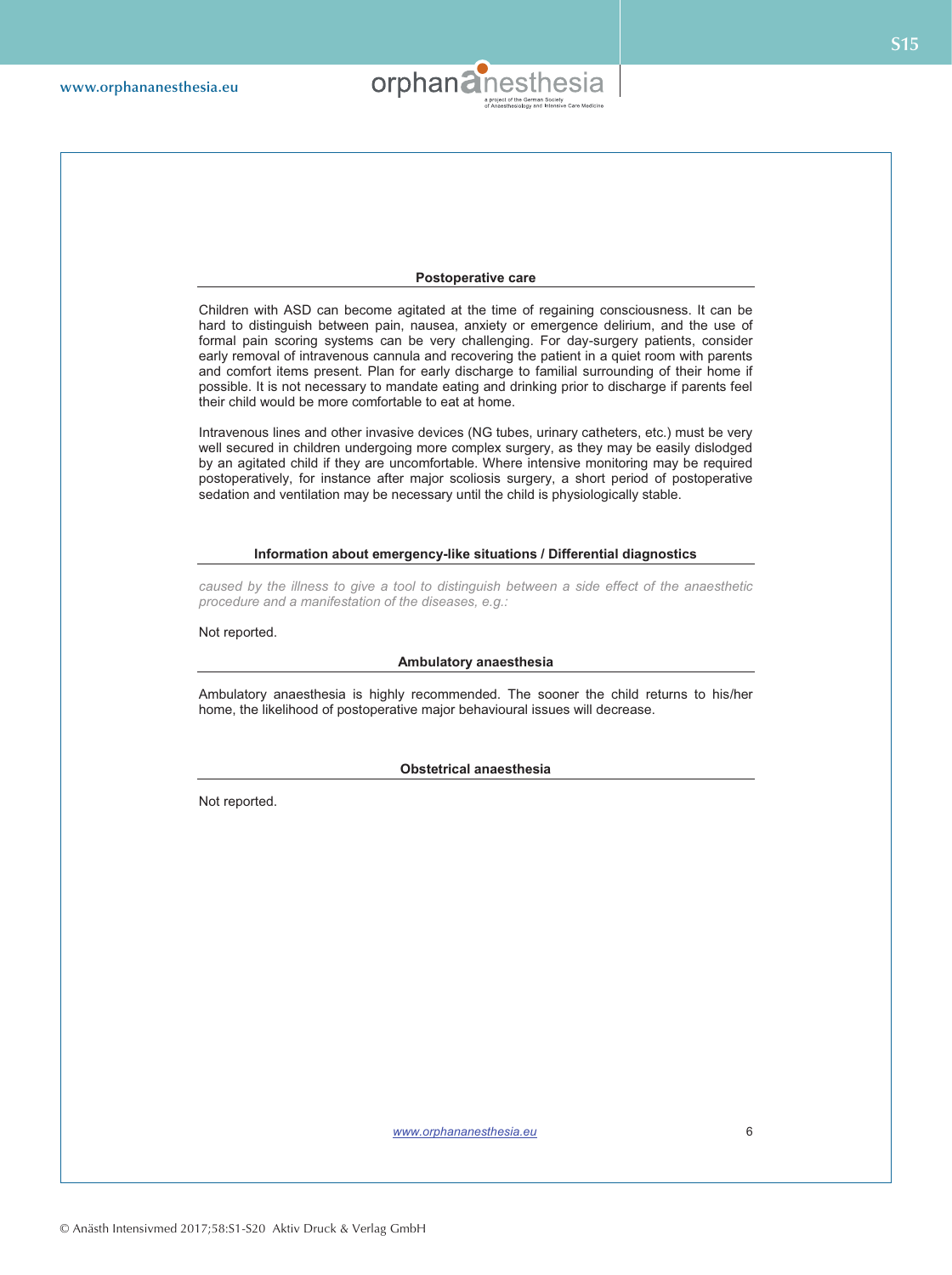

## **Literature and internet links**

- 1. Almenrader NR, Haiberger, Passariello M. Steal induction in preschool children: is melatonin as good as clonidine? A prospective, randomized study. Paediatr Anaesth 2013;23(4):328-33
- 2. Almenrader N, et al. Premedication in children: A comparison of oral midazolam and oral clonidine. Paediatr Anaesth 2007;17(12):1143-1149
- 3. Armstrong C. AAP Releases Guidlines on Mangement of Autism Spectrum Disorder. Am Family Physician 2008;78(12):1399-1404
- 4. Atladottir HO, Schendel DE, Lauritsen MB. Patterns of contact with hospital for children with an autism spectrum disorder: a Danish register-based study. J Autism Dev Disord 2012;42(8):1717-28
- 5. Bachenberg KL. Oral ketamine for the management of combative autistic adult. Anesthesiology 1998;89(2):549-50
- 6. Bagshaw M. Anaesthesia and the autistic child. J Perioperative Practice 2011;21(9):313-7
- 7. Baio J, et al. Prevalence of autism spectrum disorders Autism and Developmental Disabilities Monitoring Network 2012; United States, 2008
- 8. Blitz M, Britton KC. Management of the uncooperative child. Oral & Maxillofacial Surgery Clinics of North America 2010;22(4):461-9
- 9. Bolton PF, Carcani-Rathwell I, Hutton J, et al. Epilepsy in autism: features and correlates. Br J Psychiatry 2011;198(4):289-294
- 10. Charman TA, Pickles, Chandler E. IQ in children with autism spectrum disorders: data from Special Needs and Autism Project (SNAP). Psychol Med 2011;41:619-627
- 11. Christiansen E, Chambers N. Induction of anesthesia in a combative child; management and issues. Paediatr Anaesth 2005;15(5):421-5
- 12. Costi D, Cyna AM, Ahmed S. Effects of sevoflurane versus other general anaesthesia on emergence agitation in children (review) 2014. The Cochrane Library (9)
- 13. Courtman S, Mumby D. Children with learning disabilities. Pediatr Anesth 2008;18:198-207
- 14. Dwayne D, Zachary W, McPheeters M. Medication for adolescents and young adults with Autism Spectrum Disorders: A Systematic Review. Pediatrics 2012;130:717-722
- 15. Geschwind DH. Genetics of autism spectrum disorders. Trends in Cognitive Sciences 2012;15(9):409-416
- 16. Heflin LJ, Alaimo DF. Students with autism spectrum disorders: effective instructional practices 2007;141-170: Upper Saddle River, N.J.: Pearson/Prentice Hall
- 17. Hollander E, Phillips A, Chaplin W. A Placebo Controlled Crossover Trial of Liquid Fluoxetine on Repetitive Behaviours in Childhood and Adolescent Autism. Neuropsychopharmacology 2005;30:582-589
- 18. Huyse, Frits J, Touw DJ, Van Schijndel RS. Psychotropic Drugs and the perioperative period: a proposal for a guideline in elective surgery. Psychosomatics 2006;47(1):8-22
- 19. Johnson NL, Rodriguez D. Children with autism spectrum disorder at a pediatric hospital. Pediatric Nursing 2013;39(3):131-141
- 20. Kendall T, et al. Mangement of autism in children and young people: summary off NICE and SCIE guidance. BMJ 2013;347:f4865
- 21. Lubisch NR, Roskos, Berkenbosch JW. Dexmedetomidine for Procedural Sedation in Children with Autism and Other Behavior Disorders. Pediatr Neurol 2009;41(2):88-94
- 22. Mc Pheeters M, Warren LZ, Sathe N. A systematic Review of Medical Treatment for Children with Autism Spectrum Disorders. Pediatrics 2013;127:e1312-e1321
- 23. McDermott S, Zhou L, Mann J. Injury treatment among children with autism or pervasive developmental disorder. J Autism Dev Disord 2008;38(4):626-633
- 24. Mehta UC, Patel I, Castello F. EEG sedation for children with autism. J Developmental and Behavioral Pediatrics 2004;25:102-104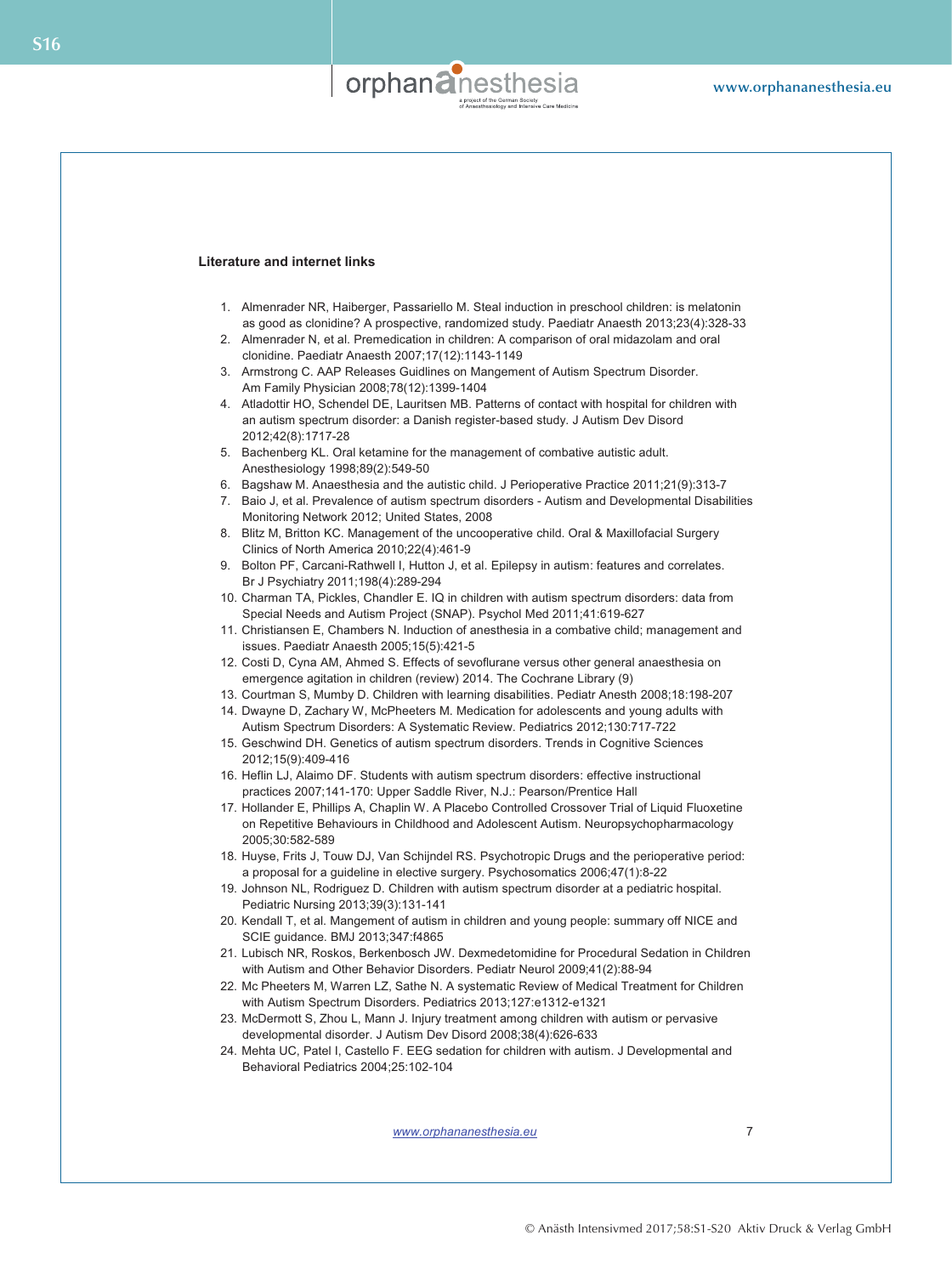

- 25. Muluk V, Macpherson DS. Perioperative medication management. 2012; http://www.uptodate.com.
- 26. Nitta Y, et al. Use of structured teaching method and behavior management for a patient with autism undergoing general anesthesia. [Japanese]. J Japanese Dental Society of Anesthesiology 2009;37(5):548-553
- 27. Peck T, Wong A, Norman E. Anaesthetic implication of psychotropic drugs. Cont Edu Anaesth, Crit Care and Pain 2010;10(6):177-181
- 28. Petros AJ. Oral ketamine. Its use for mentally retarded adults requiring day care dental treatment. Anaesthesia 1991;46(8):646-647
- 29. Rainey L, Van Der Walt JH. The anaesthetic management of autistic children. Anaesth & Intensive Care 1998;26(6):682-6
- 30. Seid M, Sherman M, Seid AB. Perioperative psychosocial interventions for autistic children undergoing ENT surgery. Int J Pediatric Otorhinolaryngology 1997;40(2-3):107-13
- 31. Shah S, et al. Combination of oral ketamine and midazolam as a premedication for a severely autistic and combative patient. J Anesthesia 2009;23(1):126-128
- 32. Short JA, Calder AC. Anaesthesia for Children With Special Needs Including Autistic Spectrum Disorder. Cont Edu Anaesth Crit Care and Pain 2013;13(4):107-112
- 33. Simonoff E, Pickles A, Charman T. Psychiatric Disorders in Children with Autism Spectrum Disorders: Prevalence, Comorbidity, and Associated Factors in a Population-Derived Sample. J American Acad. Child Adolescent Psychiatry 2008;47(8):921-929
- 34. Stoelting RK, Dierorf SF. Anesthesia and Co-Existing Disease: Churchill Livingstone 2002
- 35. Thompson, Debbie G, Tielsch-Goddard A. Improving management of patients with autism spectrum disorder having scheduled surgery: optimising practice. J Pediatric Health Care 2013;28:394-403
- 36. Van Der Walt JH, Moran C. An audit of perioperative management of autistic children. Paediatr Anaesth 2001;11(4):401-8
- 37. Vaz I. Visual symbols in health care settings for children with learning disabilities and autism spectrum disorder. Br J Nursing 2013;22:156-159
- 38. Volkmar F. Ask the editor. J Autism Dev Disord 2006;36(3):437-8
- 39. Whinney C. Perioperative medication management: General principles and practical applications. Cleve Clin J Med 2009;76(Suppl.):S126-S132
- 40. Zub D, Berkenbosch JW, Tobias JD. Preliminary experience with oral dexmedetomidine for procedural and anesthetic premedication. Paediatr Anaesth 2005;15(11):932-938.

**Last date of modification: July 2016**